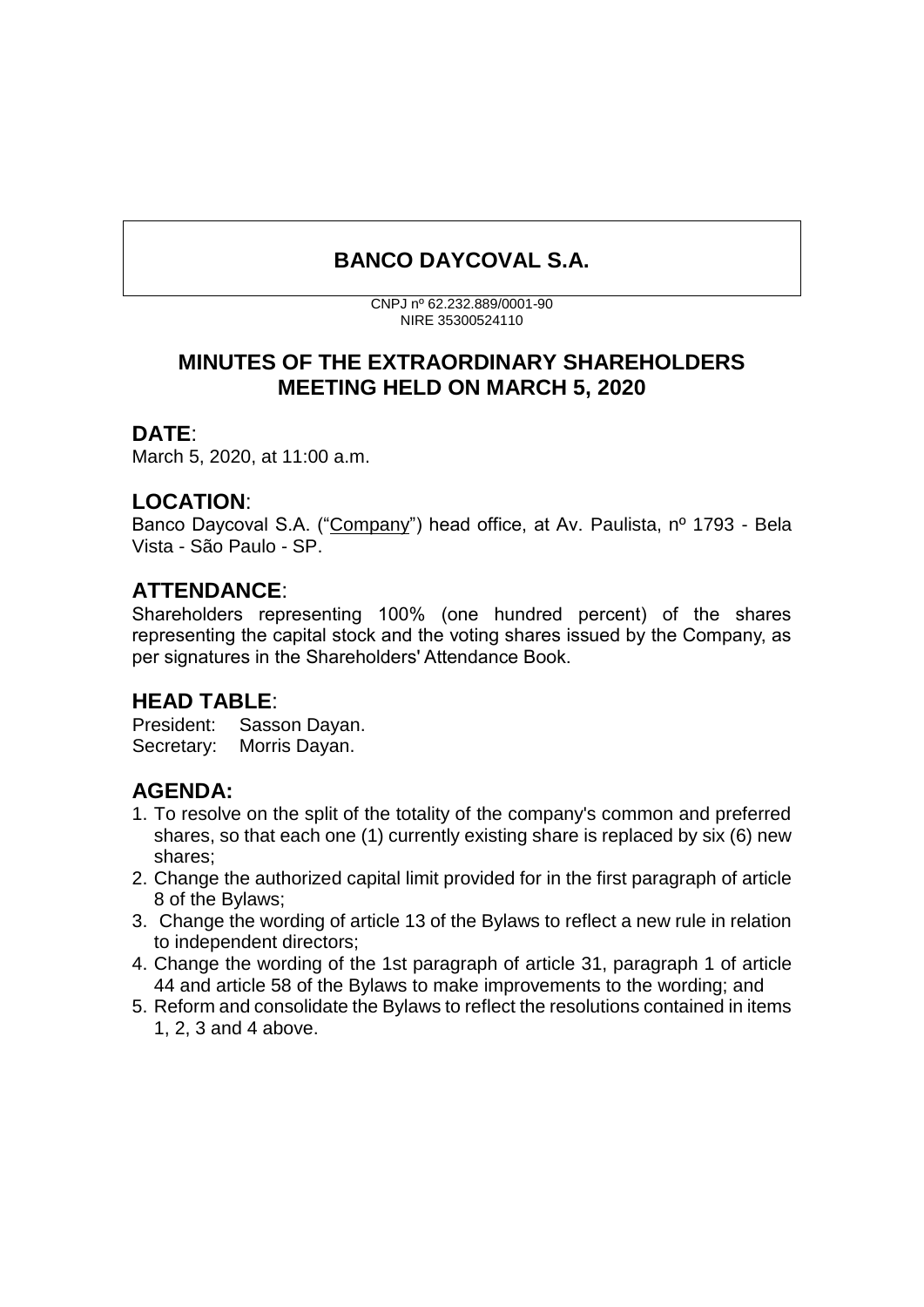**RESOLUTIONS**: After the debates, the following resolutions were unanimously approved:

1. To split the totality of the Company's common and preferred shares, namely, **315,112,153** (three hundred and fifteen million, one hundred and twelve thousand, one hundred and fifty-three) registered, book-entry shares with no par value, being **220,578,507** (two hundred and twenty million, five hundred and seventy-eight thousand, five hundred and seven) common and **94,533,646** (ninety-four million, five hundred and thirty-three thousand, six hundred and forty-six) preferred shares, so that each one (1) existing share is replaced by six (6) new shares. Consequently, the share capital of **R\$3,557,259,798.92** (three billion, five hundred and fifty-seven million, two hundred and fifty-nine thousand, seven hundred and ninety-eight reais and ninety-two centavos), is now divided into **1,890,672,918** (one billion, eight hundred and ninety million, six hundred and seventy-two thousand, nine hundred and eighteen) registered, book-entry shares with no par value, of which **1,323,471,042** (one billion, three hundred and twenty-three million, four hundred and seventy-one thousand and forty-two) common shares and **567,201,876** (five hundred and sixty-seven million, two hundred and one thousand, eight hundred and seventy-six) preferred shares.

| <b>Shareholders</b> | <b>Number of Shares</b>  |            |              |                         |             |               |
|---------------------|--------------------------|------------|--------------|-------------------------|-------------|---------------|
|                     | <b>Previous Position</b> |            |              | <b>Current Position</b> |             |               |
|                     | ON                       | ΡN         | <b>TOTAL</b> | ON                      | PN          | <b>TOTAL</b>  |
| Sasson Davan        | 47.782                   | 20.477     | 68.259       | 286.692                 | 122.862     | 409.554       |
| Salim Dayan         | 64.999.689               | 27.857.010 | 92.856.699   | 389.998.134             | 167.142.060 | 557,140,194   |
| Morris Dayan        | 64,999,689               | 27,857,010 | 92.856.699   | 389,998,134             | 167,142,060 | 557,140,194   |
| Carlos Moche Dayan  | 64,999,689               | 27.857.010 | 92.856.699   | 389,998,134             | 167.142.060 | 557,140,194   |
| Rony Dayan          | 25,531,658               | 10.942.139 | 36.473.797   | 153,189,948             | 65,652,834  | 218,842,782   |
| <b>TOTAL</b>        | 220.578.507              | 94.533.646 | 315.112.153  | 1.323.471.042           | 567.201.876 | 1.890.672.918 |

1.1. The split shares are distributed to the shareholders, in the following proportion:

2. Change the authorized capital limit provided for in the 1st paragraph of Article 8 of the Bylaws to up to 3,000,000,000 (three billion) common or preferred shares, all nominative, book-entry and without par value, without keeping a proportion between the shares of each type, observing for the preferred shares the maximum limit provided by law.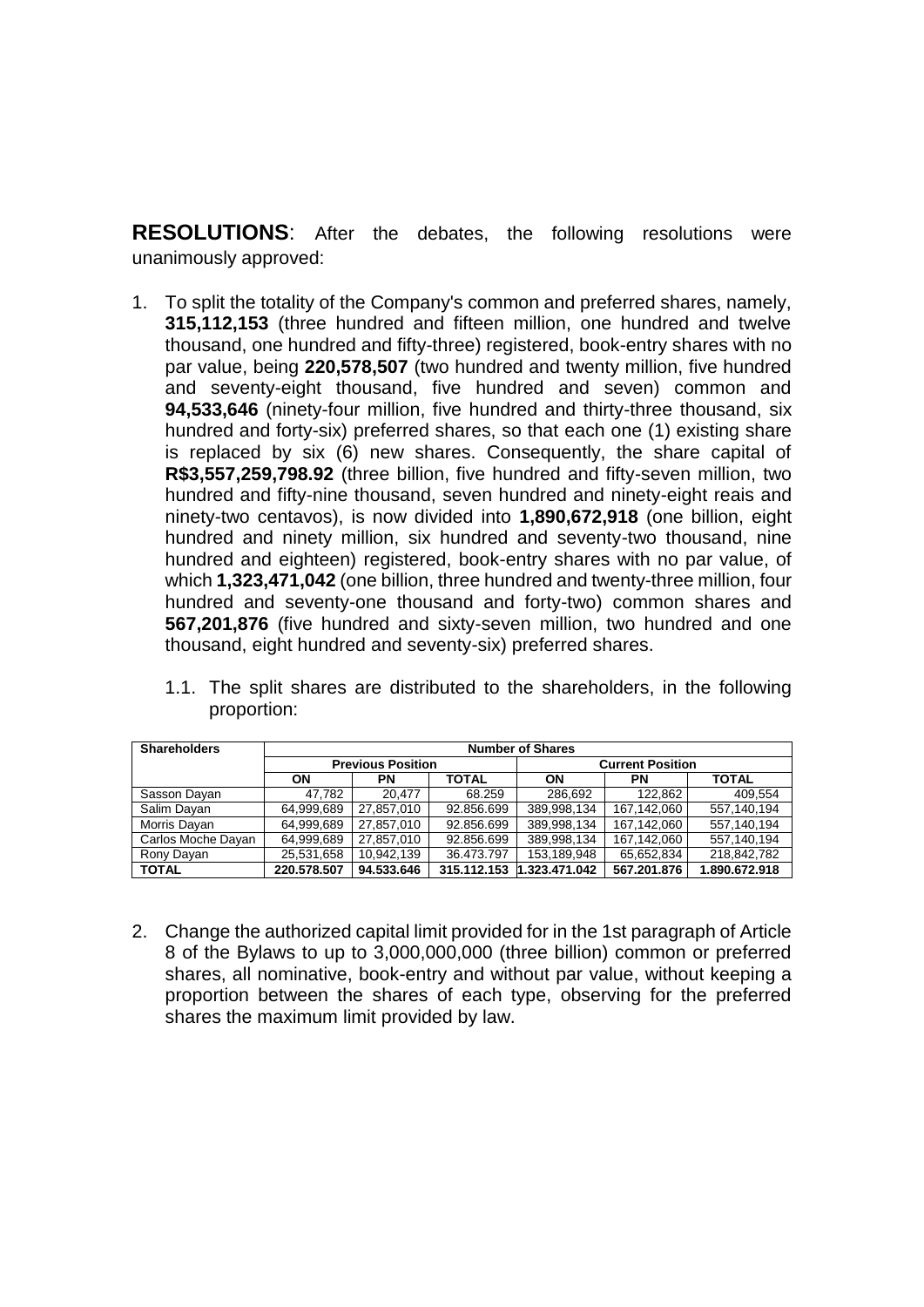- 3. Change the wording of article 13 of the Bylaws, to reflect a new rule in relation to the definition and positioning of independent directors.
- 4. Change the wording of the 1st paragraph of article 31, paragraph 1 of article 44 and article 58 of the Bylaws to make improvements to the wording.
- 5. As a result of the resolutions taken, the shareholders also approved the amendment to the "caput" of articles **6 and 8**, "caput" and paragraphs of article **13**, "caput" of article 31, paragraph 1 of article 44 and article 58 of the Bylaws, which become effective with the following wording:

*Article 6 - The Capital Stock of R\$3,557,259,798.92 (three billion, five hundred and fiftyseven million, two hundred and fifty-nine thousand, seven hundred and ninety-eight reais and ninety-two centavos), is now divided into 1,890,672,918 (one billion, eight hundred*  and ninety million, six hundred and seventy-two thousand, nine hundred and eighteen) *registered, book-entry shares with no par value, of which 1,323,471,042 (one billion, three hundred and twenty-three million, four hundred and seventy-one thousand and forty-two) are common shares and 567,201,876 (five hundred and sixty-seven million, two hundred and one thousand, eight hundred and seventy-six) are preferred shares.*

*Article 8 - The Company is authorized to increase its share capital, regardless of statutory reform, by up to 3,000,000,000 (three billion) common or preferred shares, all registered, book-entry and without par value, without keeping a proportion between the shares of each type, observing, for the preferred shares, the maximum limit provided by law.*

*Article 13 - The Board of Directors is a collegiate body, composed of at least five (5) and at most ten (10) members, elected and dismissible by the Shareholders Meeting, who will appoint among them the Chairman, with a unified mandate of two (2) years, reelection permitted.*

*Paragraph 1 - The Annual Shareholders Meeting shall determine, prior to their election and by the vote of the absolute majority, not counting the blank votes, the number of positions of the Board of Directors to be filled in each unified two-year term.*

*Paragraph 2 - Of the members of the Board of Directors, at least two (2) or 20% (twenty percent), whichever is greater, must be Independent Members, as defined in the Novo Mercado Regulation, with the characterization of the nominees to the Board of Directors as Independent Members to be resolved at the Shareholders Meeting that elects them. When, as a result of calculating the percentage referred to in the paragraph above, the*  result generates a fractional number, the Company must round up to the next whole *number.*

*Paragraph 3 - For the purposes of these Bylaws, an Independent Director is considered to be one who: (i) is not a direct or indirect Controlling Shareholder of the Company; (ii) does not exercise his/her vote in the Board of Directors meetings bound by a shareholders' agreement whose purpose are matters related to the Company; (iii) is not a spouse, partner or relative, in a straight or lateral line, up to the second degree of the*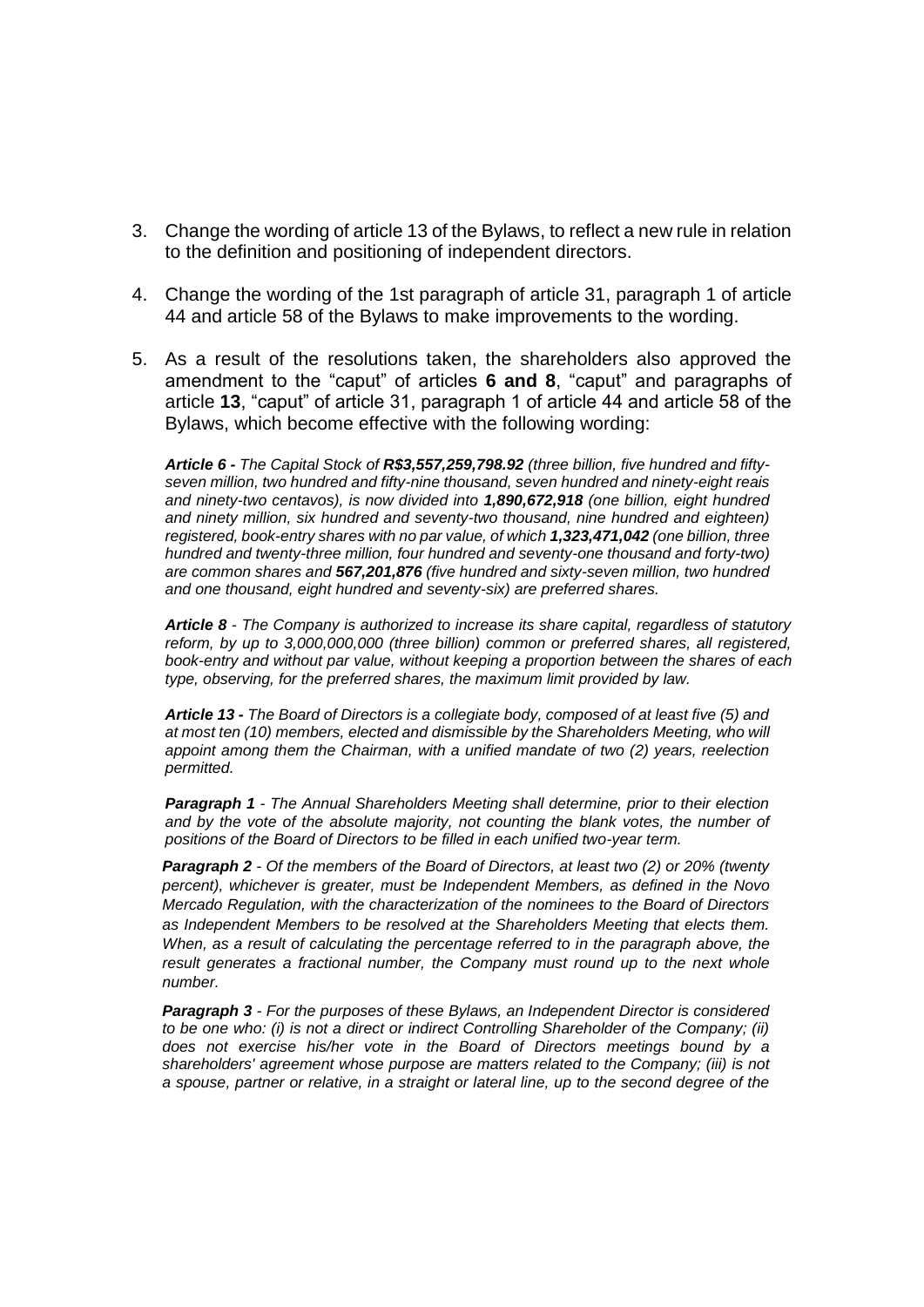*Controlling Shareholder, a manager of the Company or a manager of the Controlling Shareholder; and (iv) was not, in the prior three (3) years, an employee or Officer of the Company or its Controlling Shareholder. In companies with a Controlling Shareholder, an Independent Director is also considered to be one elected through the provision provided for in paragraphs 4 and 5 of Article 141 of the Brazilian Corporation Law.*

*Paragraph 4 - Furthermore, for the purposes of establishing the profile of the Independent Director, the situations described below must be analyzed in order to verify whether they imply loss of independence of the Independent Director due to the characteristics, magnitude and extent of the relationship: (i) is related up to the second degree with the Controlling Shareholder, administrator of the Company or administrator of the Controlling Shareholder; (ii) was, in the last three (3) years, an employee or director of affiliated, controlled or jointly controlled companies; (iii) has commercial relations with the Company, its Controlling Shareholder or associated, controlled or jointly controlled companies; (iv) holds a position in a company or entity that has commercial relations with the Company or with its Controlling Shareholder that has decision-making power in the conduct of the activities of said company or entity; (v) receives other compensation from the Company, its Controlling Shareholder, affiliated, controlled or jointly controlled companies in addition to that relating to the performance as a member of the Board of Directors or committees of the Company, its Controlling Shareholder, its affiliated, controlled companies or those under common control, except cash earnings from participation in the Company's capital stock and benefits from supplementary pension plans.*

*Paragraph 5 - The Chairman of the Board of Directors, in absences or temporary impediments, will be replaced by the Board Member that the Chairman himself shall designate.*

**Paragraph 6** - In the event of a vacancy in the position of Chairman of the Board of *Directors, a Shareholders Meeting shall be called within 30 (thirty) days, to choose the replacement, who will complete the term of office of the replaced chairman.*

*Paragraph 7 - In the event of a vacancy in another position on the Board of Directors, its Chairman will designate the replacement, subject to the legal provisions and these Bylaws, who will serve until the first Shareholders Meeting to elect new Directors.*

*Paragraph 8 - In cases of temporary impairment or absence, the Board Members will be substituted by the other members from nominations by the Chairman*.

*Paragraph 9 - The positions of chairman of the Board of Directors and main executive of the Company cannot be accumulated by the same person.*

*Article 31 - The resolutions of the Shareholders Meeting, excluding such exceptions as provided for by law and observing the provisions of article 52, paragraph 1, will be taken by an absolute majority of votes, not counting blank votes.*

*Article 44 - (...)*